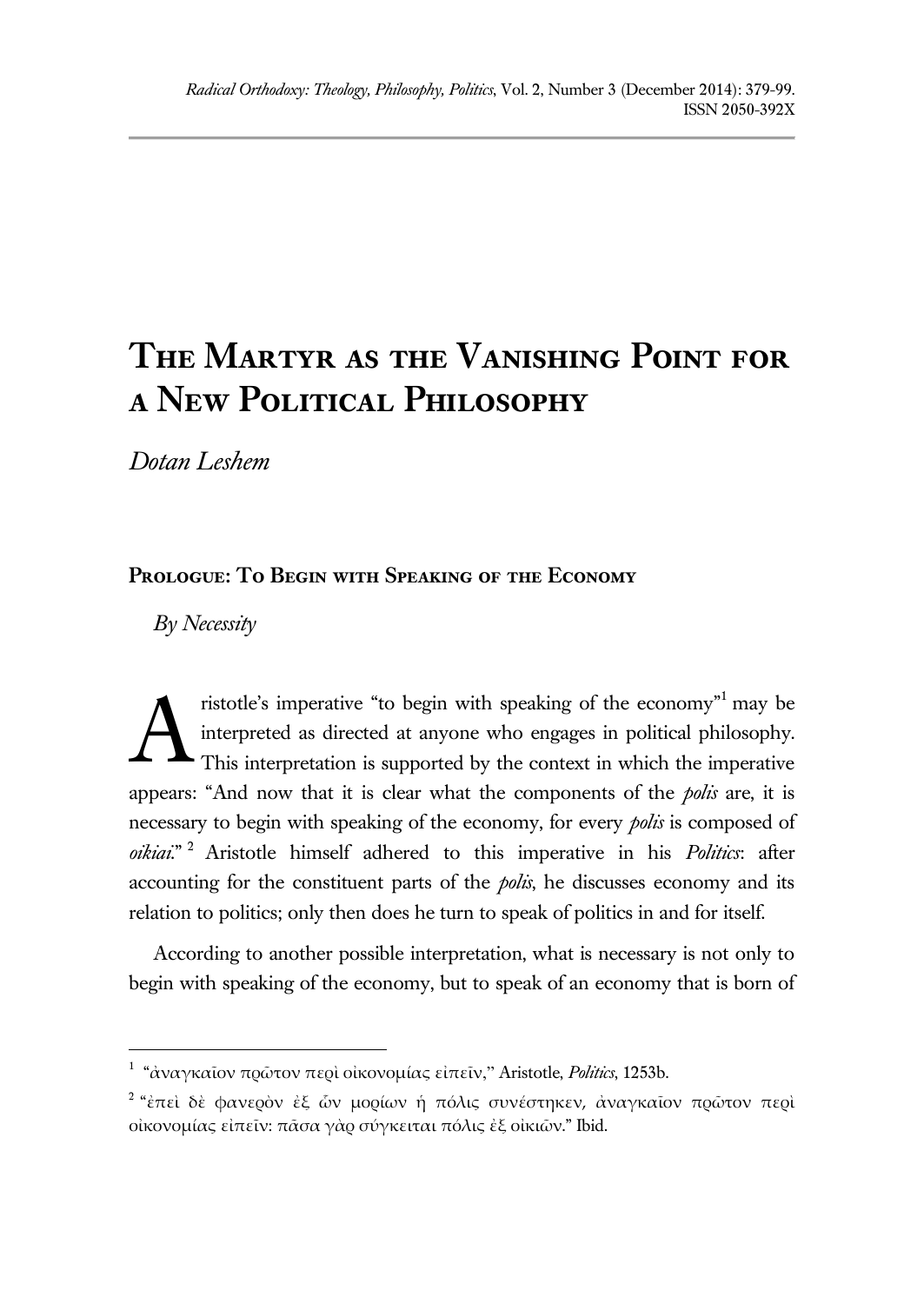necessity.<sup>3</sup> Such was the view in Greek-speaking antiquity, where economy meant the prudent dispensation of the bare necessities of life, which were shared by humans with the rest of creation and managed within the bounds of the *oikos*. As Aristotle saw it, the prudent management of the abundant means of survival, supplied by nature herself, could generate a surplus of leisure time to be spent outside the boundaries of the economic sphere in the nobler activities of philosophy and politics.<sup>4</sup>

#### *An economy more divine than many think*

My work will begin... with the economy—which is loftier and greater than human conception... For it is necessary... for one who proposes to write a history of the *ecclesia* to begin with the very origin of Christ, an economy more divine than many think.<sup>5</sup>

Christian philosophers abided by Aristotle's imperative to begin by speaking of the economy. They did so "with a view to an economy suitable to the fullness of ages, that is, to recapitulate all in Christ,"<sup>6</sup> endowing the concept of economy with new meanings. The term was used by the Church Fathers to describe "the economy of the mystery which from eternity has been hid in God."<sup>7</sup> Consequently, instead of designating the boundaries of the earthly *oikos,* 

<sup>&</sup>lt;sup>3</sup> This view is most associated with Hannah Arendt, who described the economic sphere as born of and ruled by necessity. See Hannah Arendt, *The Human Condition* (Chicago: The University of Chicago Press, 1958), 28-51.

<sup>&</sup>lt;sup>4</sup> For a detailed description of the art and theory of ancient Greek economic thought, see: Dotan Leshem, "Oikonomia Redefined," *Journal of the History of Economic Thought* (2013): 43- 61; idem, "The Ancient Art of Economics," *European Journal for the History of Economic Thought* (2014): 201-229.

<sup>5</sup> Eusebius, "Church History," in *NPNF2-01*, edited by Philip Schaff*. Eusebius Pamphilius: Church History, Life of Constantine, Oration in Praise of Constantine* (Grand Rapids, MI: Christian Classics Ethereal Library, 2002), 1:8-9.

<sup>&</sup>lt;sup>6</sup> "εις οικονομιαν του πληρωματος των καιρων ανακεφαλαιωσασθαι τα παντα εν τω χριστω." Ephesians 1:10.

 $<sup>7</sup>$  Ephesians 3:9.</sup>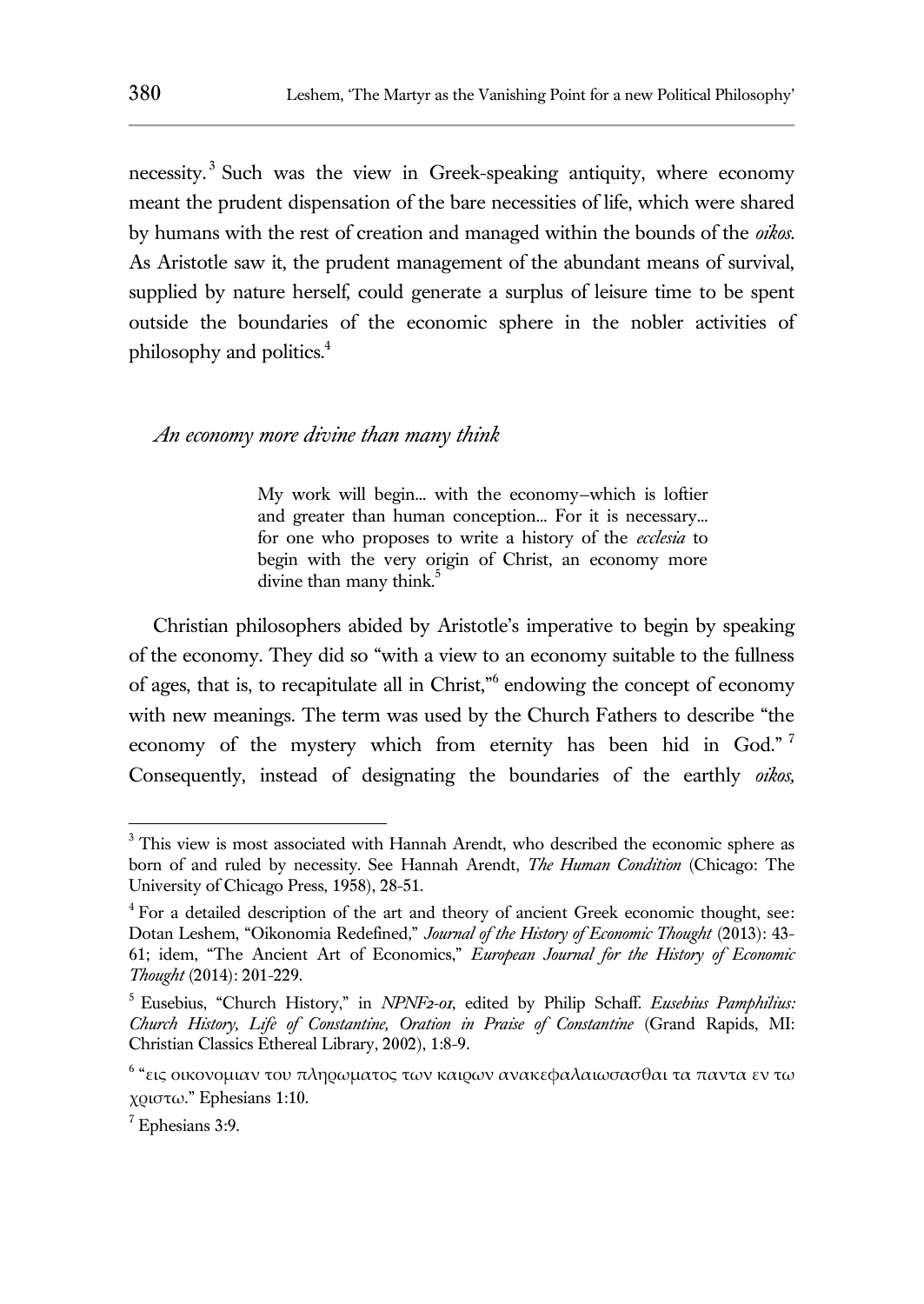economy was now seen as dispensed within (and defining) the boundaries of the heavenly *politeuma.<sup>8</sup>* It was according to the economy of God that the apostle was made a minister of the Church, in order to fulfill His Word<sup>9</sup> by enlightening all on the meaning of the economy of the mystery.<sup>10</sup> A radical transformation occurs in the nature of the thing economized. While in pre-Christian Greek antiquity the economized objects are the necessities sustaining the life process itself, things common to humans and to all other living beings, according to the Church Fathers, it is the divine within man that is economized—that is, that which man and God hold in common.

Following Paul, Christian philosophers did not abide by the second interpretation of Aristotle's imperative; they did not maintain that the economy was born of necessity. They believed, on the contrary, that His economy begins with freedom. They perceived the economy as originating in the speech-act of God the Father, whereby He freely begot his Son,  $11$  who, in turn, willingly incarnated.<sup>12</sup> Thus, while complying with Aristotle's imperative to begin with speaking of the economy, the Christian philosophers conferred on us a choice: either an economy that is born of necessity, or one that originates in an act of free will.

<sup>8</sup> Philippians 3:20.

 $^9$  See Colossians 1:25: "ης εγενομην εγω διακονος κατα την οικονομιαν του θεου την δοθεισαν μοι εις υμας πληρωσαι τον λογον του θεου."

 $10$  Ephesians 3:9.

<sup>&</sup>lt;sup>11</sup> For the first formulation of this view, see Tatian, "Address to the Greeks," in *ANF02* edited by Philip Schaff*, Fathers of the Second Century: Hermas, Tatian, Athenagoras, Theophilus, and Clement of Alexandria* (Entire) (Grand Rapids, MI: Christian Classics Ethereal Library, 2004), 5.1-5.3. Later on, Christian Orthodoxy confined economy to the *mimesis* of the divine act of begetting as performed by the God-Bearer Mary in the incarnation. As Verna Harrison describes it: "This parallel between the Father and the Virgin officially entered the Church's dogma through its inclusion in the Chalcedonian Definition […] Her parenthood is the most exact human icon of the divine fatherhood." Verna Harrison, "The Fatherhood of God in Orthodox Theology," *St. Vladimir's Theological Quarterly*, 37, nos. 2-3 (1993): 185-212.

<sup>12</sup> On incarnation as economy, see George Léonard Prestige, *God in Patristic Thought* (London: SPCK, 1964), 102-3.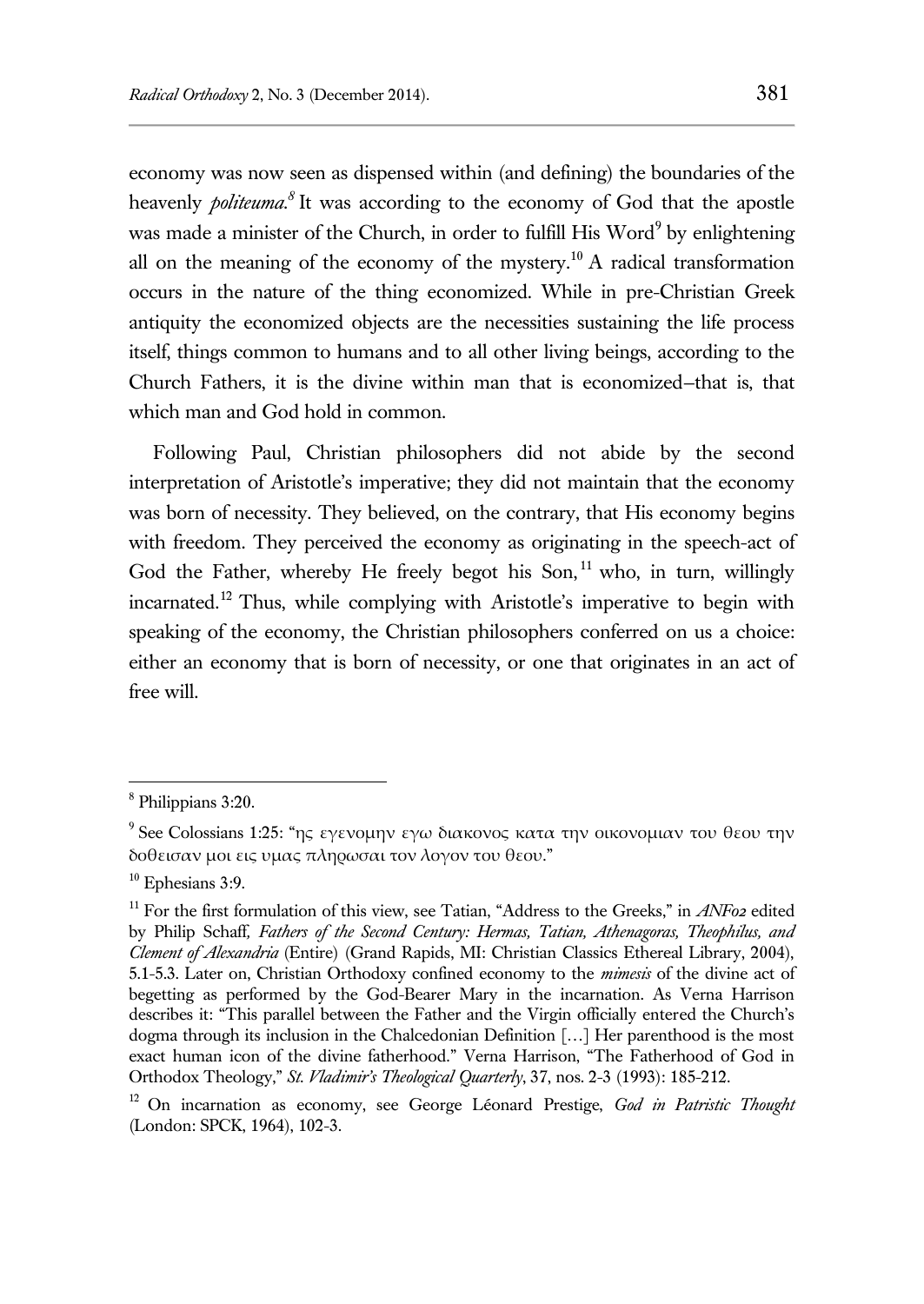# *Free to choose by necessity*

Ironically, while designating the economy as the sphere in which people practice free choice, contemporary economic theory follows Aristotle by rooting the economy in existential necessity.<sup>13</sup> Neither *oikos* nor *ecclesia*, the economic sphere is now conceived as encompassing any psychic and social action that is governed by a specific type of "relationship between ends and scarce means which have alternative uses [...] So far as the achievement of any end is dependent on scarce means, it is germane to the preoccupations of the economist."<sup>14</sup> The type of relationship specified by the economic approach to human behavior configures<sup>15</sup> humans as prudent utility-maximizers.<sup>16</sup> Thrown by the "worldly philosophers" into a world of scarcity, *homo econmicus* is made to choose in a prudent manner between competing ends. Thus, paradoxically, the economic sphere is constituted as a sphere in which we are free to choose by necessity.

In each of these economies, people chose to attribute the excess they are bound to face throughout their lives to different origins. In classical Greek antiquity, excess was attributed to the circularity of nature; in the Christian economy, it is believed to originate in the Godhead. In contemporary economics, excess is believed to be located within humans themselves, in their desires that know no limits, and which are held responsible for the modern

<sup>&</sup>lt;sup>13</sup> For a comparative analysis of Ancient and contemporary economics, See Dotan Leshem, "Aristotle Economizes the Market," Boundary-2 40, no. 3 (2013): 39-57.

<sup>14</sup> Lionel Robbins, *Essay on the Nature and Significance of Economic Science* (3 ed.; London: The Macmillan Press Ltd, 1935). This definition became commonplace and appears in most economic textbooks, according to Mark Blaug, *The Methodology of Economics: Or how Economists Explain* (Cambridge: Cambridge University Press, 1980), 87; Wade D. Hands, *Reflection Without Rules: Economic Theory and Contemporary Science Theory* (Cambridge: Cambridge University Press, 2001), and Israel Kirzner, "Human Nature and the Character of Economic Science," *The Harvard Review Of Philosophy* 8 (2000): 14-23.

<sup>&</sup>lt;sup>15</sup> See Michel Callon, "Introduction: The Embeddedness of Economic Markets in Economics," in *The Laws of the Market,* edited by Michel Callon (Oxford: Blackwell Publishers 1998), 1-57.

<sup>16</sup> See Garry Becker, *The Economic Approach to Human Behavior* (Chicago: University of Chicago Press, 1976), 4-14.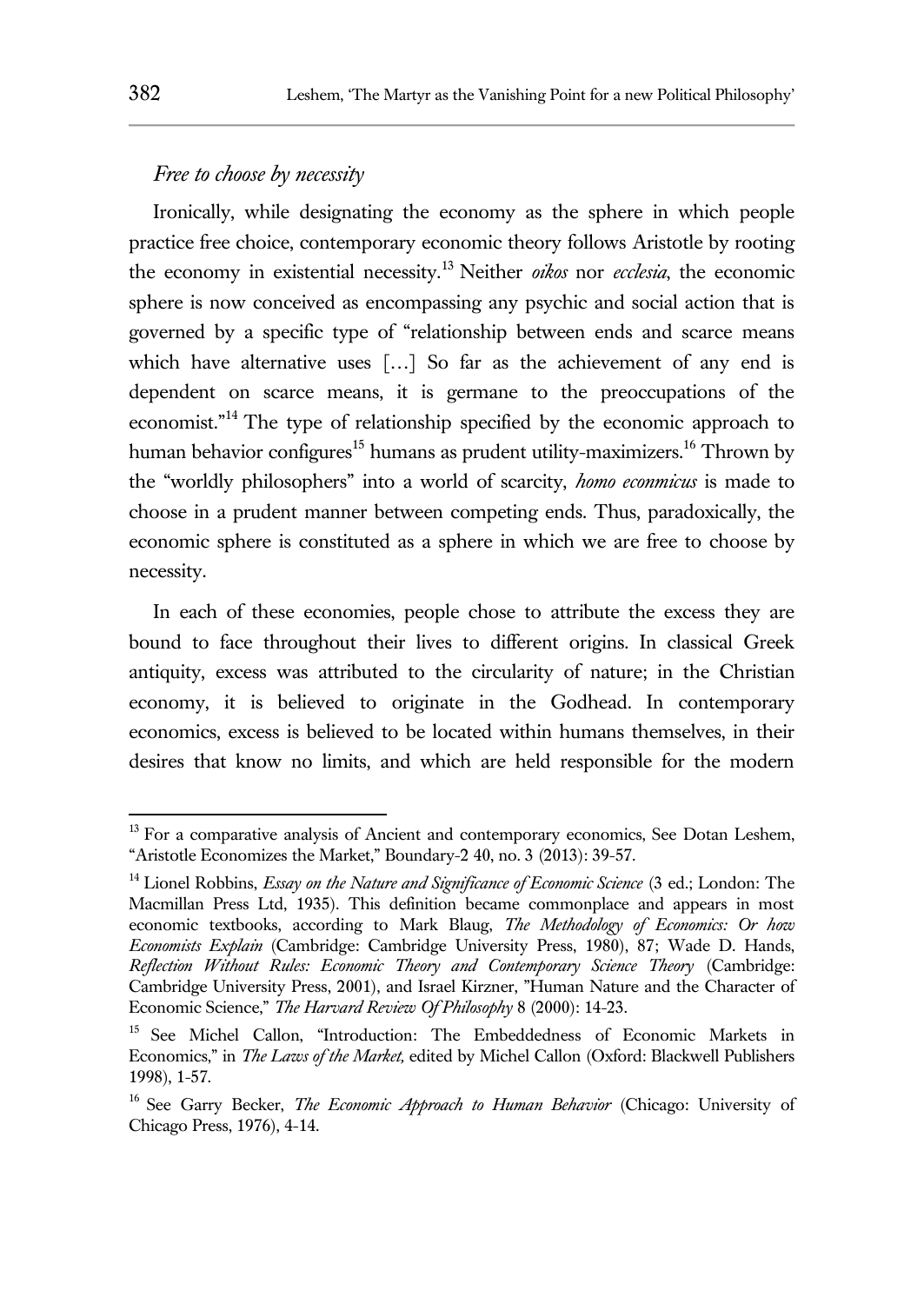condition of scarcity. But while the topos of the economic sphere has changed dramatically over the years, from the ancient Oikos, via the Christian ecclesia, to the all-encompassing rise of the Social, one basic feature remained the same: Economy delineates a sphere of human existence in which excess is prudently and justly managed.<sup>17</sup>

| PARAMETER/ECONOMY       | <b>ARISTOTELIAN</b>  | <b>CHRISTIAN</b> | <b>CONTEMPORARY</b>                            |
|-------------------------|----------------------|------------------|------------------------------------------------|
| <b>ORIGIN OF EXCESS</b> | Nature's circularity | The Godhead      | Human wants                                    |
| <b>SPHERE</b>           | Oikos                | Ecclesia         | The Social                                     |
| TO BEGIN WITH           | Necessity            | Freedom          | Necessity                                      |
| <b>MODE OF CONDUCT</b>  | Prudent & just       | Prudent & just   | Prudent & just                                 |
| THE THING ECONOMIZED    | Life process         | Freedom          | Each need and every<br>desire indiscriminately |

Table 1: Aristotelian, Christian and Contemporary Economies

## *An economy more human than many think*

 $\overline{a}$ 

Abiding by Aristotle's imperative to begin with speaking of the economy, the rest of the paper attempts to cast Arendt as offering in her *Report on the Banality of Evil* a radical re-secularization of the Christian concept of the economy, this time rooted in existential freedom. By doing so, we may be able to address "the problem of conscience, in a purely secular context, without faith in an allknowing and all-caring God who will pass a final judgment on life on earth." Arendt continues, contextualizing this problem as part of the more general

<sup>&</sup>lt;sup>17</sup> For a more detailed account, see Dotan Leshem, "The pre-Modern Origins of the Economy," *Journal of the History of Economic Thought 34*, no. 2 (2012): 262-4.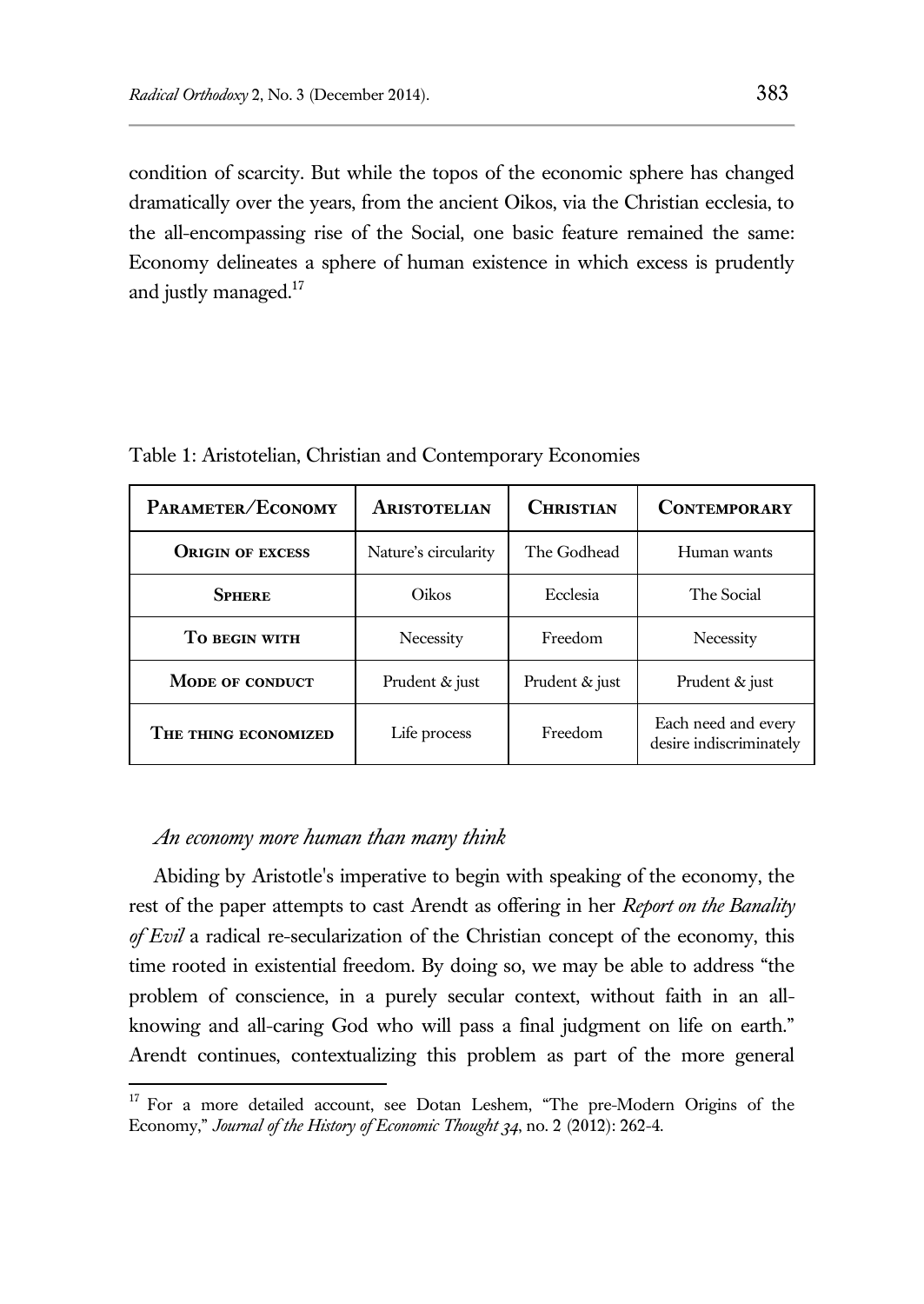"question whether conscience can exist in a secular society and play a role in secular politics. And it is also the question whether morality as such has an earthly reality."<sup>18</sup>

## **A. Introduction: The Vanishing Point**

Hannah Arendt's late discovery, which she accounted for in her "*report on the banality of evil,*" <sup>19</sup> is that, contrary to what she had written in *The Origins of Totalitarianism,<sup>20</sup>* "The holes of oblivion do not exist. Nothing human is that perfect, and there are simply too many people in the world to make oblivion possible. One man will always be left alive to tell the story."<sup>21</sup> This argument has received substantial scholarly attention. But something that is essentially crucial was deduced from her late insight, and the nature of that thing is implied a few lines further down in the very same paragraph, when she argues:

> For the lesson of such stories is simple and within everybody's grasp […] Humanly speaking, no more is required, and no more can reasonably be asked, for this planet to remain a place fit for human habitation.<sup>22</sup>

Following a presentation of Arendt's "personas theory" in Part B, I demonstrate in Part C how the discovery that *the holes of oblivion do not exist and that one man will always be left alive to tell the story* re-orders the mode by which the three personas—the legal, the moral, and the political—are stripped from *the abstract nakedness of being human and nothing but human* in the "novel form of government" introduced into our world by totalitarianism. A radical change in

<sup>&</sup>lt;sup>18</sup> Hannah Arendt, "Philosophy and Politics," Social Research 71, no. 3 (2004): 439.

<sup>19</sup> Hannah Arendt, *Eichmann in Jerusalem*: *A Report on the Banality of Evil* (New York: Viking Press, 1964).

<sup>20</sup> Hannah Arendt, *The Origins of Totalitarianism* (San Diego: Harcourt, 1994).

<sup>21</sup> Arendt, *Eichmann in Jerusalem*, 232-33.

<sup>22</sup> Arendt, *Eichmann in Jerusalem*, 233. See also, Mary McCarthy and Hannah Arendt, *Between Friends: The Correspondence of Hannah Arendt and Mary McCarthy, 1949-1975* (New York: Harcourt Brace, 1995), 147; Arendt, *The Origins of Totalitarianism*, 434-35.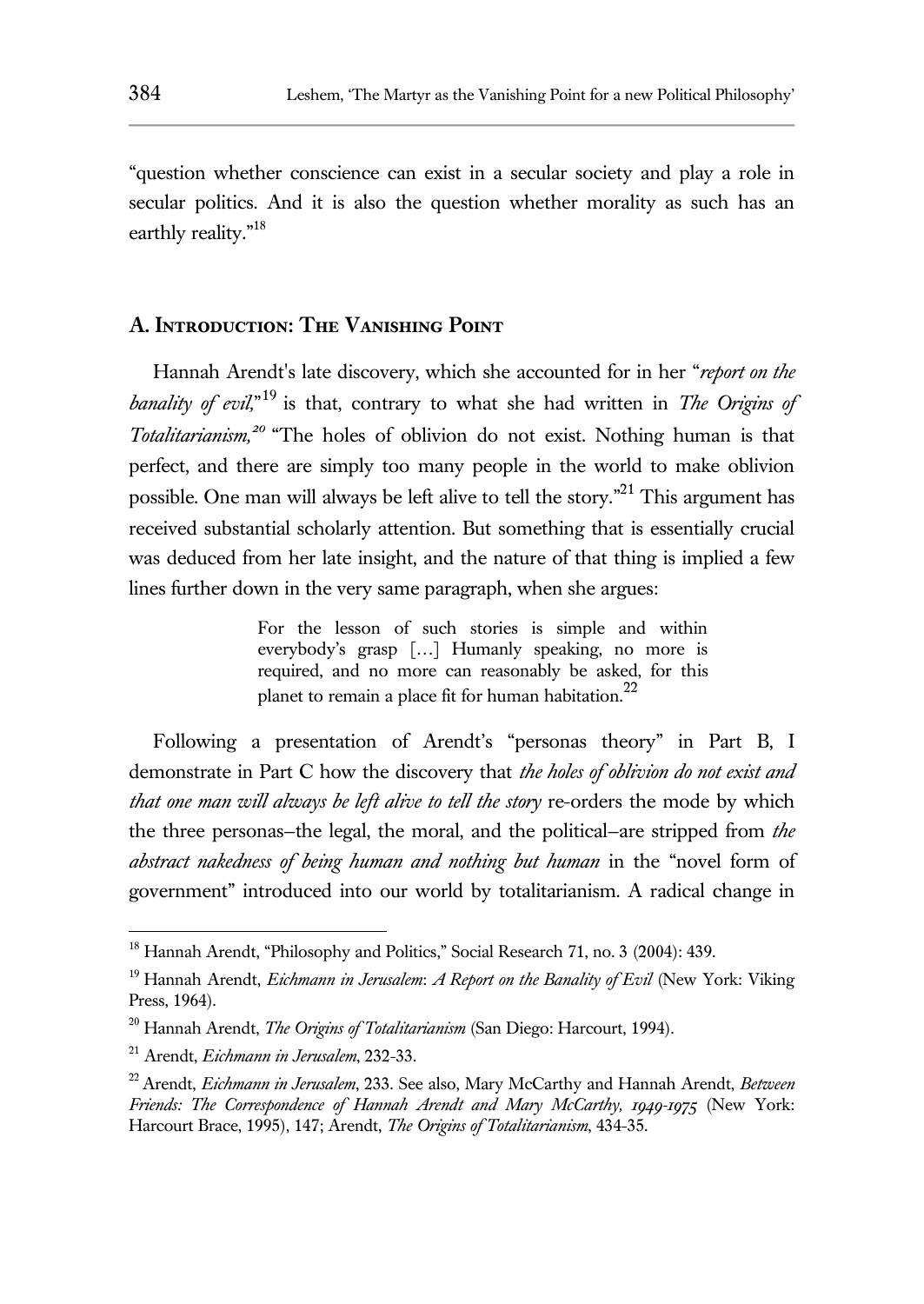the order of the unmasking of the personas is deduced from the non-existence of the holes of oblivion; the kernel of this shift lies in the discovery that the moral persona, to which the martyr is revealed in the gaze of the spectator, forms an icon and cannot be unmasked from the face of humans. Thus, contrary to Giorgio Agamben's claim that the thing revealed in the "particular condition of life that is the camp"<sup>23</sup> is "bare life," what is truly revealed is the moral persona.

Based on my analysis of what is deduced from Arendt's change of heart, I aim in Part D to situate the vanishing point for a new political philosophy in the witness, who ensures that the moral persona cannot be unmasked. The vanishing point, as conceived by renaissance artists, is a point found on the horizon in which parallel lines converge, thus co-ordinating space and placing everything into perspective by forming a point. By secularizing the persona of the martyr, I argue, we may be able to establish such a vanishing point on the *economic* horizon (misrepresented in Arendt's account of the rise of the social<sup>24</sup>), in which the parallel lines of *politics* and *philosophy* converge, thus ordering human communal spheres of existence. As testified by Arendt, such a reordering of space is indispensable, because

> We live today in a world in which not even common sense makes sense any longer. The breakdown of common sense in the present world signals that philosophy and politics, their old conflict notwithstanding,<sup>25</sup> have suffered the same fate. And that means that the problem of philosophy and politics, or the necessity for a new political philosophy from which could come a new science of politics, is once more on the agenda.<sup>26</sup>

<sup>23</sup> Giorgio Agamben, *Homo Sacer: Sovereign Power and Bare Life (*Stanford: Stanford University Press, 1998), 120.

<sup>&</sup>lt;sup>24</sup> As argued in Dotan Leshem, "The Distinction between Economy and Politics in Aristotle's Thought and the Rise of the Social," *Constellations*, forthcoming.

<sup>&</sup>lt;sup>25</sup> For a short history of the role played by the concept of economy in the old conflict between philosphy and politics prior to the rise of Christianity, see Dotan Leshem, "Oikonomia in the Age of Empires," *History of the Human Sciences* 26, no. 1(2013): 39-44.

<sup>26</sup> Arendt, "Philosophy and Politics," 453*.*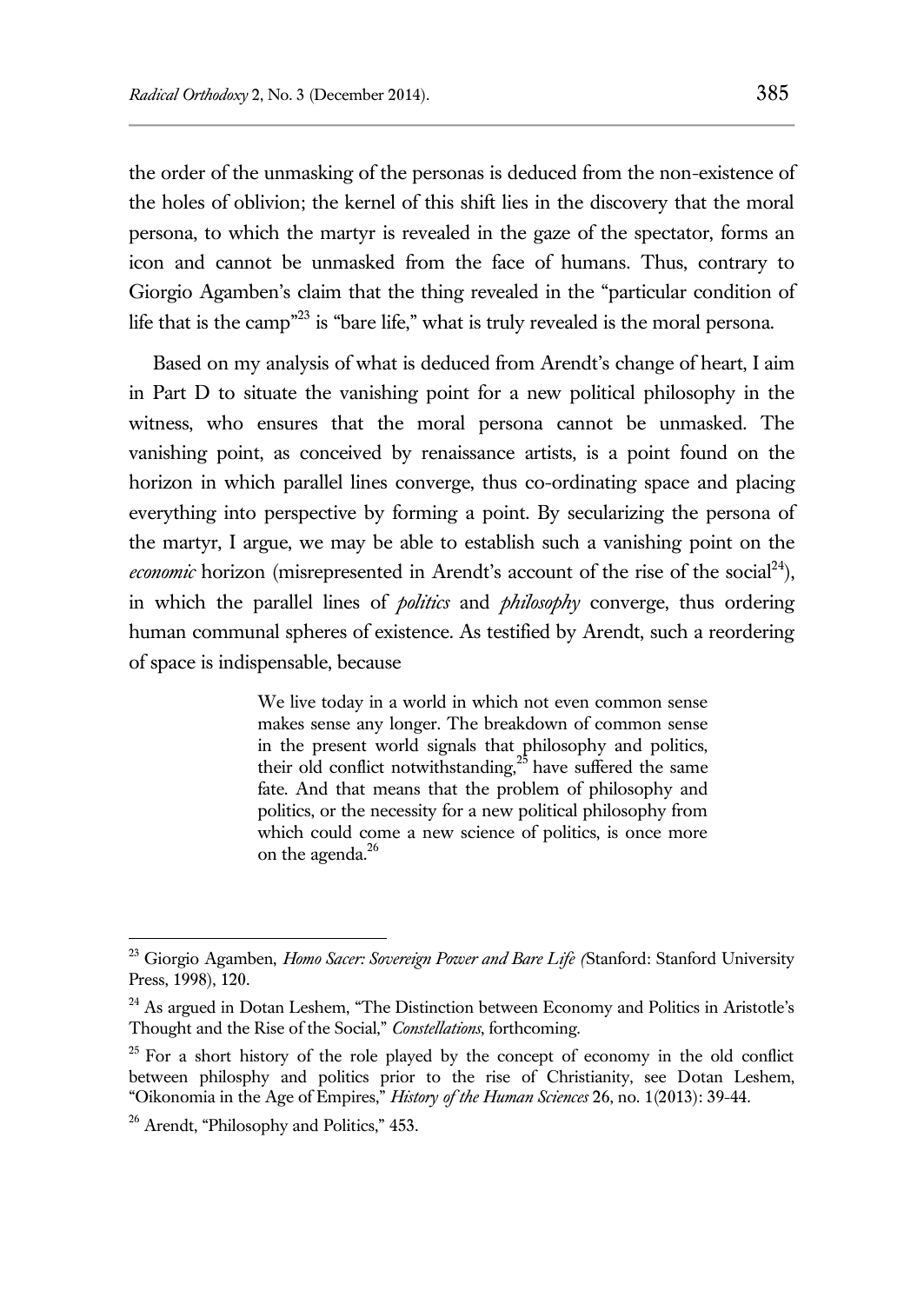In Part E, I seek to illuminate precisely what is revealed in the gaze of the spectators at the tormented flesh of the martyr who, facing political rulership, chooses truth over life. As testified by two of the Church Fathers, the element revealed in the gaze of the spectator towards the vanishing point that the martyr brings forth is *the economy of human nature*.

In the concluding section, I argue that the new political philosophy that Arendt placed once more on the agenda must *begin with speaking of the economy* as a glorious and mysterious partnership in a thing that is alien to us beyond recognition, a thing in which, despite its ontological alienness, we are capable of participating. Establishing the martyr as the vanishing point from which we may be able to constitute a new political philosophy calls for a return to Diotima's discourse of love begetting philosophical tradition. Such a reconstitution will turn our gaze to the different means of self-perpetuation by *begetting on a beautiful thing by means of body and* soul,<sup>27</sup> as enumerated by Diotima's students.

## **B. The Three Human Personas**

In *The Origins of Totalitarianism,* Arendt studies the condition of appearance of "the abstract nakedness of being human and nothing but human" <sup>28</sup> in the totalitarian camps, which, as she argued, was the greatest danger for "the survivors of the extermination camps, the inmates of concentration and internment camps, and even the comparatively happy stateless people." <sup>29</sup> Arendt's argument concerning the nature of the totalitarian regime can be presented as follows: totalitarianism is "a novel form of government" because it is the first form of government to cast from humanity any mode of being revealed in the personas in which humans appear in the gaze of spectator. The novelty of totalitarianism can be found in its capacity to prevent men and women from perpetuating themselves in the gaze of the spectator by arresting the possibility

<sup>27</sup> Plato, *Symposium,* 206b.

<sup>28</sup> Arendt, *Origins of Totalitarianism*, 297.

<sup>29</sup> Arendt, *Origins of Totalitarianism*, 300.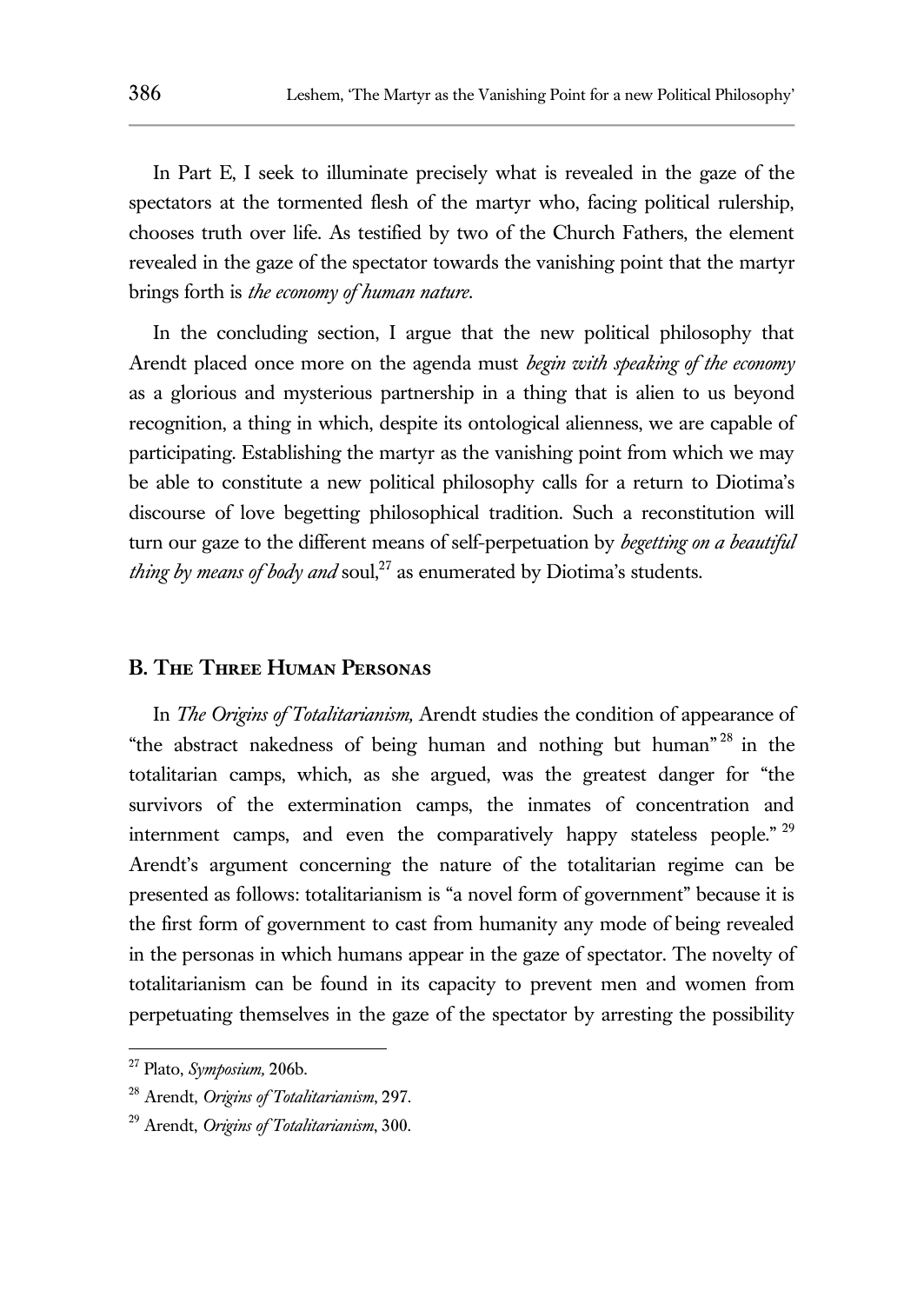of perpetuating the singular mode of the human being who, contrary to the cosmological order of things, is conducted along a rectilinear line.<sup>30</sup> It seems that the violent exposure to *the abstract nakedness of being human and nothing but human* is the reason that Arendt argued that "the camps are the true central institution of totalitarian organizational power<sup> $31$ </sup> that proved more "essential to the preservation of the regime's power than any of its other institutions."<sup>32</sup> As presented by Arendt, the exposure of the human mode of being in its abstract nudity is carried out by the violent unmasking of first the legal, then the moral, and finally the political personas humans put on interchangeably, in the forms of governments preceding totalitarianism.

"The first essential step on the road to total domination is to kill the juridical person in man."<sup>33</sup> The legal persona is unmasked from the face of the stateless people and those subjected to totalitarian government. This unmasking resulted in these individuals losing the "right to have rights,"<sup>34</sup> which brings forth three fateful exigencies. To begin with, the law no longer protects life itself.<sup>35</sup> Moreover, stateless people are denied the possibility of participating in a community bounded by law; that is, they are denied the possibility to appear in the political arena. Lastly, lacking a legal persona, these people cannot appeal to the courts. The loss of the legal persona that grants the law's protection over life and bans humans from appearing in the political arena and courts is placed by Arendt as a prerequisite to the unmasking of the other two personas people put on (the moral and the political).

<sup>&</sup>lt;sup>30</sup> Developed here by Hannah Arendt: "to move along a rectilinear line in auniverse where everything, if it moves at all, moves in a cyclical order […] the human capacity to achieve this was remembrance, Mnemosyne, who therefore was regarded as the mother of all the other muses." Hannah Arendt, "The Concept of History: Ancient and Modern," in *Between Past and Future: Eight Exercises in Political Thought* (New York: Penguin Books, 1977), 42-43.

<sup>31</sup> Arendt, *Origins of Totalitarianism*, 438.

<sup>32</sup> Arendt, *Origins of Totalitarianism*, 456.

<sup>33</sup> Arendt, *Origins of Totalitarianism*, 447.

<sup>34</sup> Arendt, *Origins of Totalitarianism*, 296.

<sup>35</sup> Arendt, *Origins of Totalitarianism*, 447-51.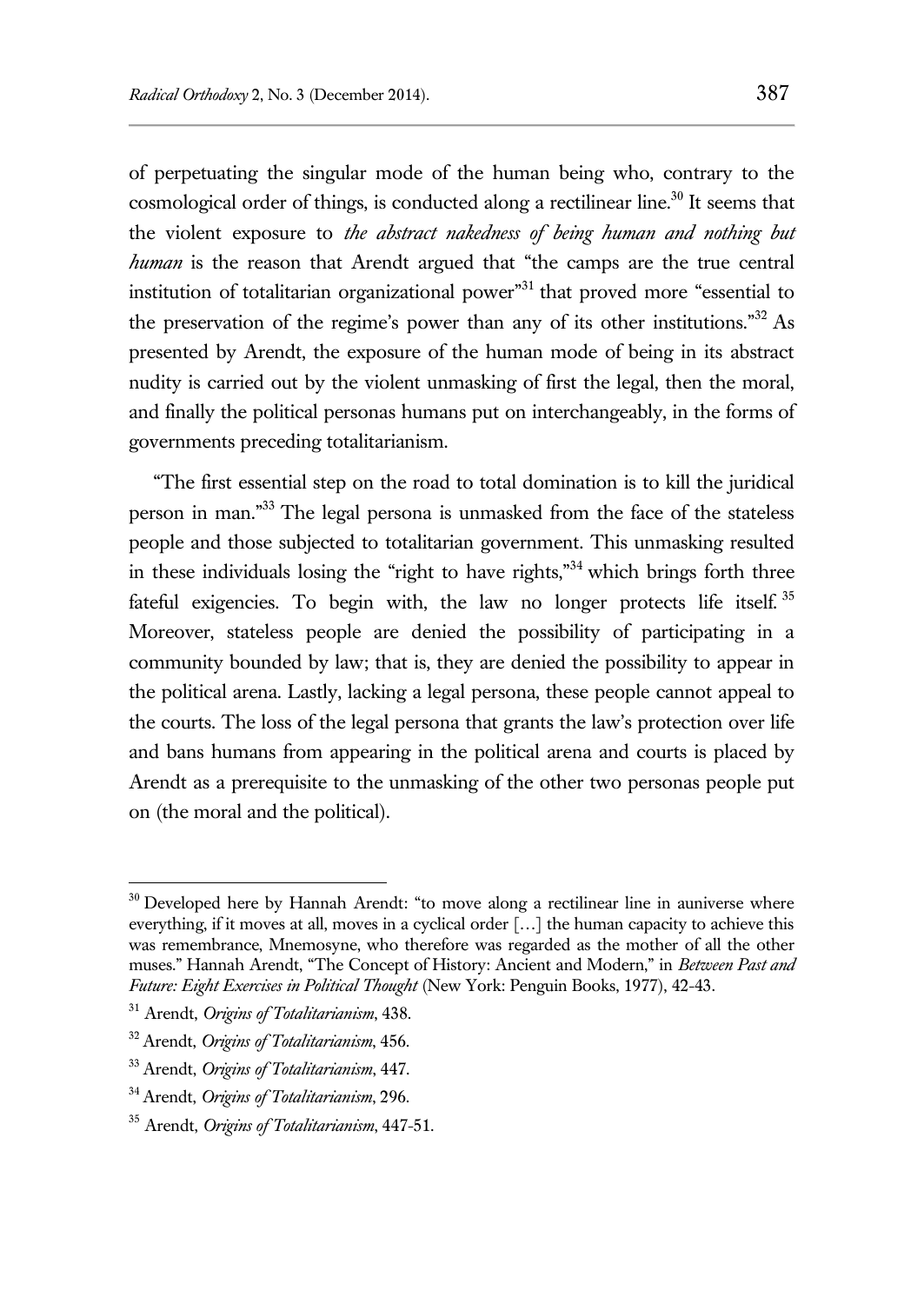In her presentation of the second persona stripped of naked human life, Arendt appoints the *martyr* as its icon:

> The next decisive step in the preparation of living corpses is the murder of the moral person in man. This is done in the main by making martyrdom, for the first time in history, impossible: How many people here still believe that a protest has even historic importance? This skepticism is the real masterpiece of the SS. Their great accomplishment. They have corrupted all human solidarity. Here the night has fallen on the future. When no witnesses are left, there can be no testimony. To demonstrate when death can no longer be postponed is an attempt to give death a meaning, to act beyond one's own death. In order to be successful, a gesture must have social meaning. There are hundreds of thousands of us here, all living in absolute solitude.<sup>36</sup>

Before dwelling on the moral persona, I wish to present the third unmasking, which takes place only after the moral persona has already been stripped away, destroying any shred of singularity and individuality, "For to destroy individuality is to destroy spontaneity, man's power to begin something new out of his own resources, something that cannot be explained on the basis of reactions to environment and events."<sup>37</sup> In her later work, most explicitly in *The Human Condition*, such power is endowed by Arendt upon the political persona, a persona that Arendt views as "the hardest to destroy (and when destroyed is most easily repaired)."<sup>38</sup>

<sup>36</sup> Arendt, *Origins of Totalitarianism*, 451.

<sup>37</sup> Arendt, *Origins of Totalitarianism*, 455.

<sup>38</sup> Arendt, *Origins of Totalitarianism*, 665.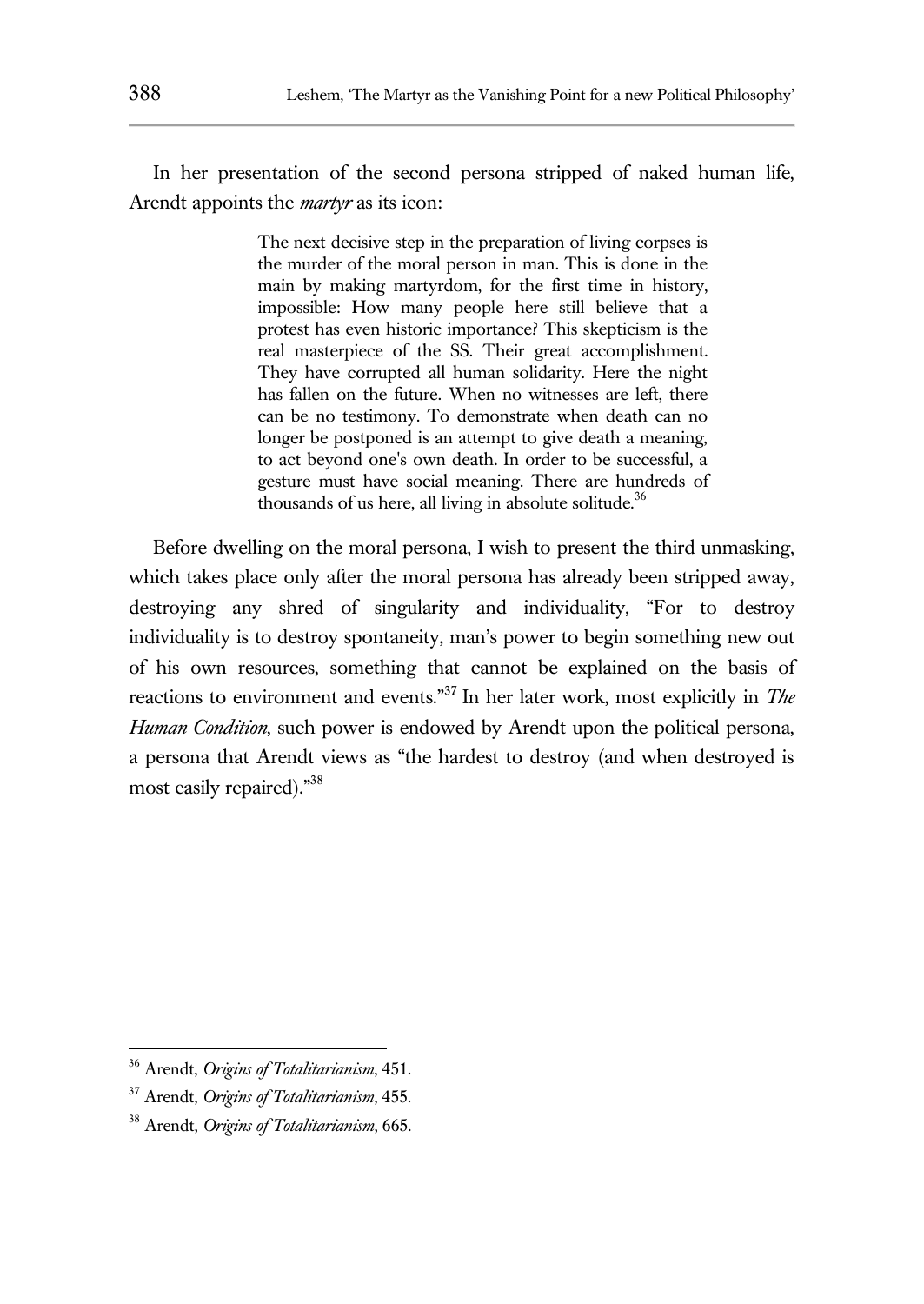| THE PERSONA UN-<br><b>MASKED</b>         | LEGAL                | MORAL             | <b>POLITICAL</b>      |
|------------------------------------------|----------------------|-------------------|-----------------------|
| <b>ORDER OF UNMASKING</b>                | First                | Second            | Last                  |
| THE THING BEING<br><b>ELIMINATED</b>     | Right to have rights | Martyrdom         | Spontaneity           |
| <b>SPACE OF UN-MASKING</b>               | Refugee camp         | Forced labor camp | Concentration<br>camp |
| <b>IMAGE</b>                             | Hades                | Purgatory         | Hell                  |
| <b>ORDER OF</b><br><b>REHABILITATION</b> | Last                 | Second            | First                 |

Table 2: The "Persona theory" in *the Origins of Totalitarianism*

### **C. The Changeover: The Moral Persona cannot be Unmasked**

Since Arendt does not offer us a definition of what is martyrdom, made impossible in hell on earth, I'll use the following definition, as revealed in the gaze of the spectator at the tormented flesh of the martyr: martyrdom is an act of choosing truth over life in the face of political rule. It is described as such by Tatian:

> Does the sovereign order the payment of tribute, I am ready to render it. Does my master command me to act as a bondsman and to serve, I acknowledge the serfdom. Man is to be honoured as a fellow-man; God alone is to be feared,— He who is not visible to human eyes, nor comes within the compass of human art. Only when I am commanded to deny Him, will I not obey, but will rather die than show myself false and ungrateful.

We can see that *making martyrdom, for the first time in history, impossible* amounts to the stripping of the persona in which human beings perpetuate truth

<sup>39</sup> Tatian, *Address to the Greeks*, 4.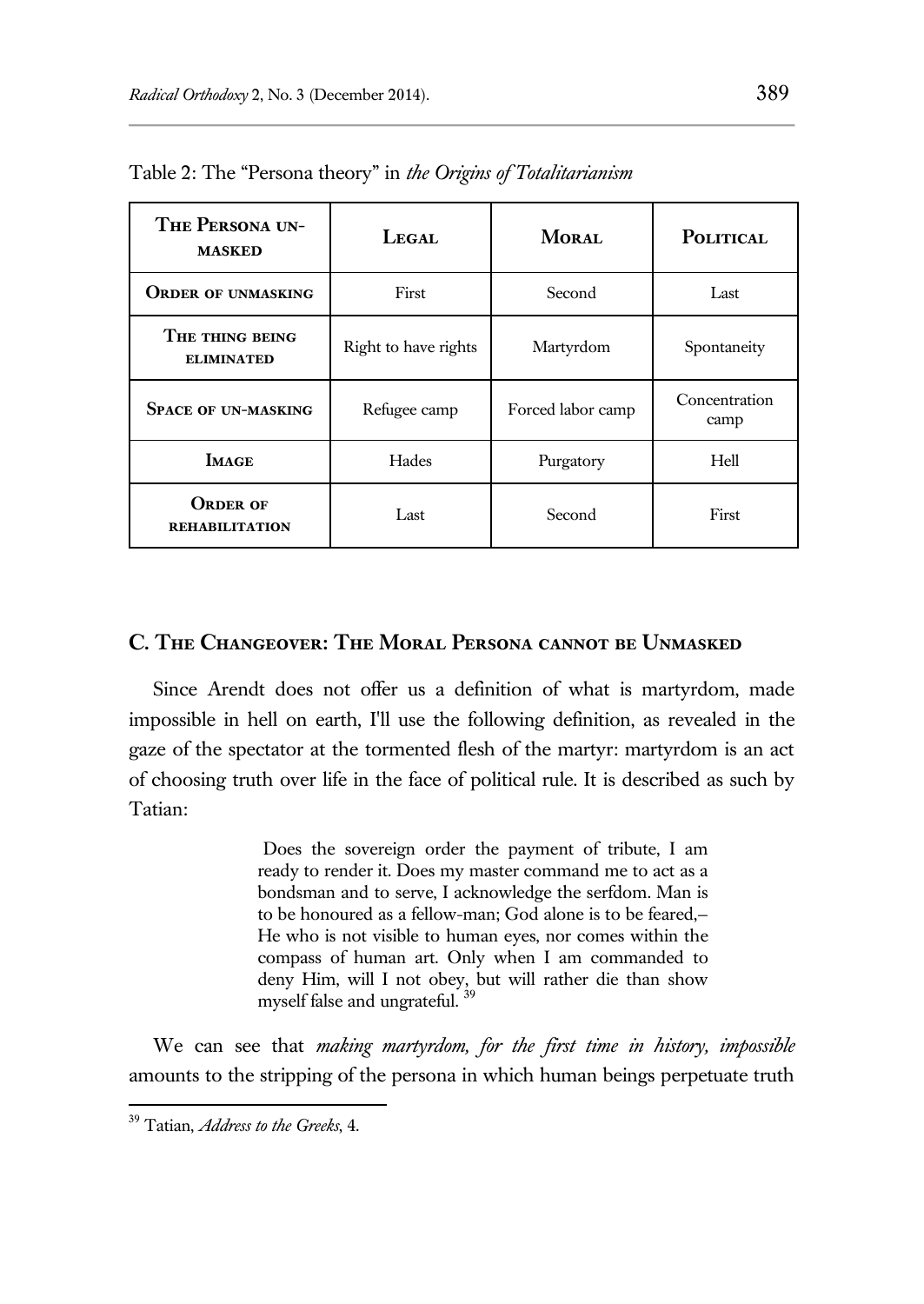in the flesh as revealed in the gaze of the spectator. As testified by Rousset, whom Arendt quotes, *the real masterpiece of the SS* was not the denial of the human ability to die by putting an end to their own life. *Their great accomplishment* was denying the belief that there would be a testimony to *the attempt to give death a meaning, to act beyond one's own death.* The great achievement of the SS was that they managed to make the inmates of the camps believe that choosing truth over life would not be perpetuated, for the simple reason that for the potential martyr and spectators, the sheer idea that even *one man will always be left alive to tell the story* would have been virtually unthinkable.

Such is the background for the conversion Arendt underwent, bearing witness time and again to the testimonies that she gathered while preparing her *Report on the Banality of Evil*, which manifested in her assertion that *the holes of oblivion do not exist*. These testimonies are held responsible for the bottom line of her report: that martyrdom is always possible because *one man will always be left alive to tell the story*. Arendt's change of heart diametrically opposes Agamben's 40 generalization of Arendt's persona theory in *The Origins,* arguing that the "particular condition of life that is the camp"<sup>41</sup> functions as "The Biopolitical Paradigm of the Modern" (and not "just" as the central institution of totalitarian power as claimed by Arendt). An examination of the particular manifestation of the human condition in the camp through the lens of *The Report of the Banality of Evil* reveals that, even in the camp, one thing remains impossible: there is no way on earth the moral persona can be unmasked. It is this persona who is revealed in the gaze of the spectator on *the abstract nakedness of being human and nothing but human,* and in it, the truth of human existence reveals itself. Thus, *humanly speaking, no more is required, and no more can reasonably be asked, for this planet to remain a place fit for human habitation.*

<sup>40</sup> Agamben relies heavily on Arendt's thought in *Homo Sacer*; it is found in his use of Arendt's distinction between *zoe* and *bios* in Aristotle, and is marked by the notion of "la vita nuda" (translated into English as "bare life"), the very same notion that Arendt used to describe lives in the camp.

<sup>41</sup> Agamben, *Homo Sacer*, 120.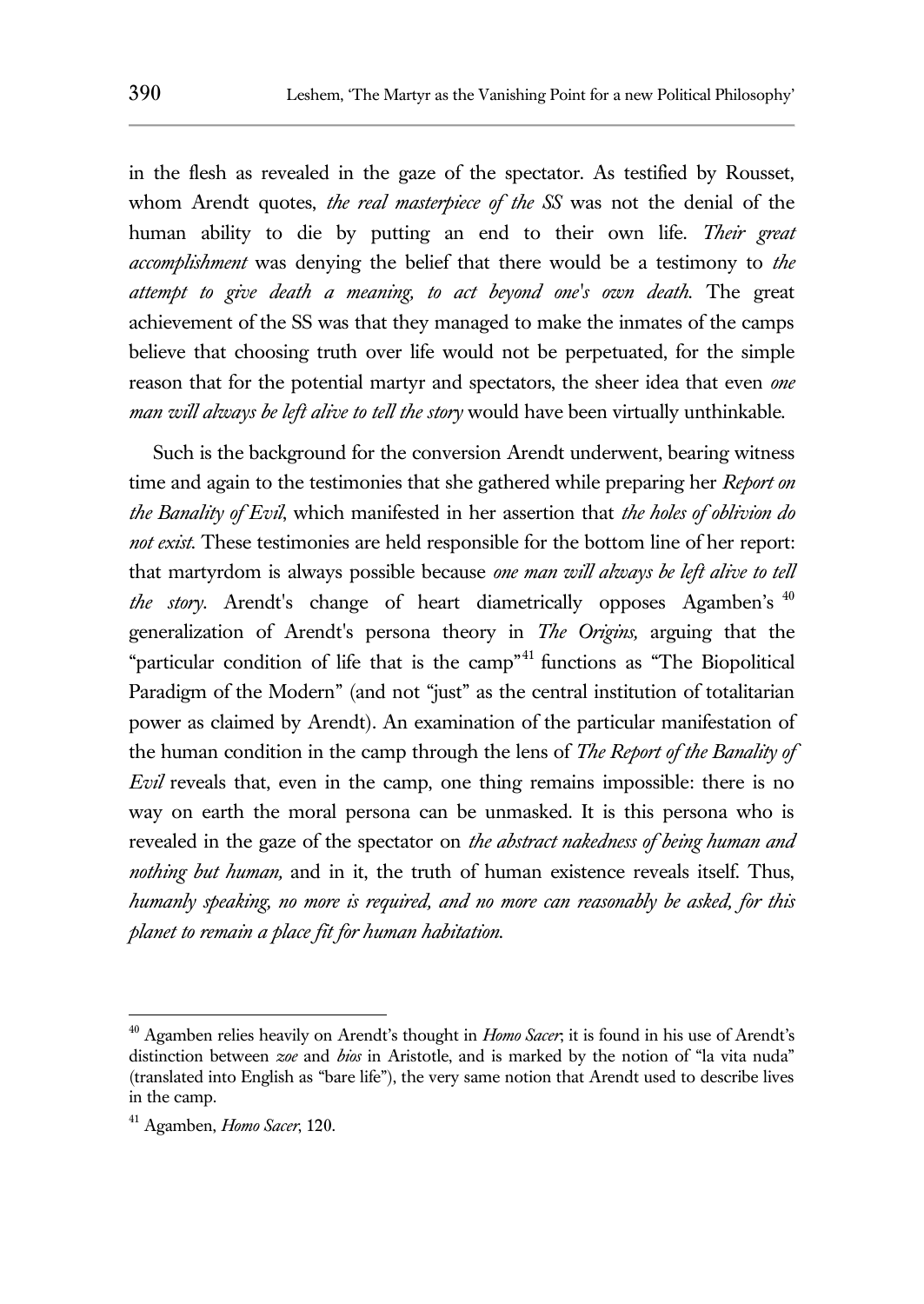## **D. The Martyr**

We can appreciate the radical nature of the secularization that can be deduced from Arendt's belated discovery by turning our theoretical gaze to the witness that assures us that the moral persona cannot be unmasked: namely, the Jewish heavens and earth, the Christian Son of God, and Arendtian human plurality.

For the Jews, heavens and earth, to which Moses turns in Deuteronomy 32:1 ("Listen, you heavens, and I will speak; hear, you earth, the words of my mouth"), are hearsay witnesses that will ensure that the moral persona will not be stripped once more from the face of His people. Another example is found in the story of Cain and Abel, when "The Lord said, 'What have you done? Listen! Your brother's blood cries out to me from the ground; Now you are under a curse and drive from the ground, which opened its mouth to receive your brother's blood from your hand'" (Genesis 4:10-11). There is no human person to bear witness to the murderous injustice performed by Cain. Instead, it is the mouth of the earth that testifies to the evil done to God, and it is this hearsay testimony that ensures the enforcement of the moral persona upon the human mode of being. Put differently, according to this conception, humans cannot unmask the moral persona and do wrongs without being severely punished. This state is enforced by the presence of an all-knowing and all-caring God who will pass a final judgment on life on earth, ever attentive to the hearsay testimony of heavens and earth.

The Christians, who hypostatically unite Greek humanism and Jewish faith, take a great leap forward towards humans. As testified by Stephen, the *protomartyr*:

> But he, being full of the Holy Ghost, looked up steadfastly into heaven, and saw the glory of God, and Jesus standing on the right hand of God; And said, Behold, I see the heavens opened, and the Son of man standing on the right hand of  $Good.<sup>42</sup>$

 $42$  Acts: 55-6.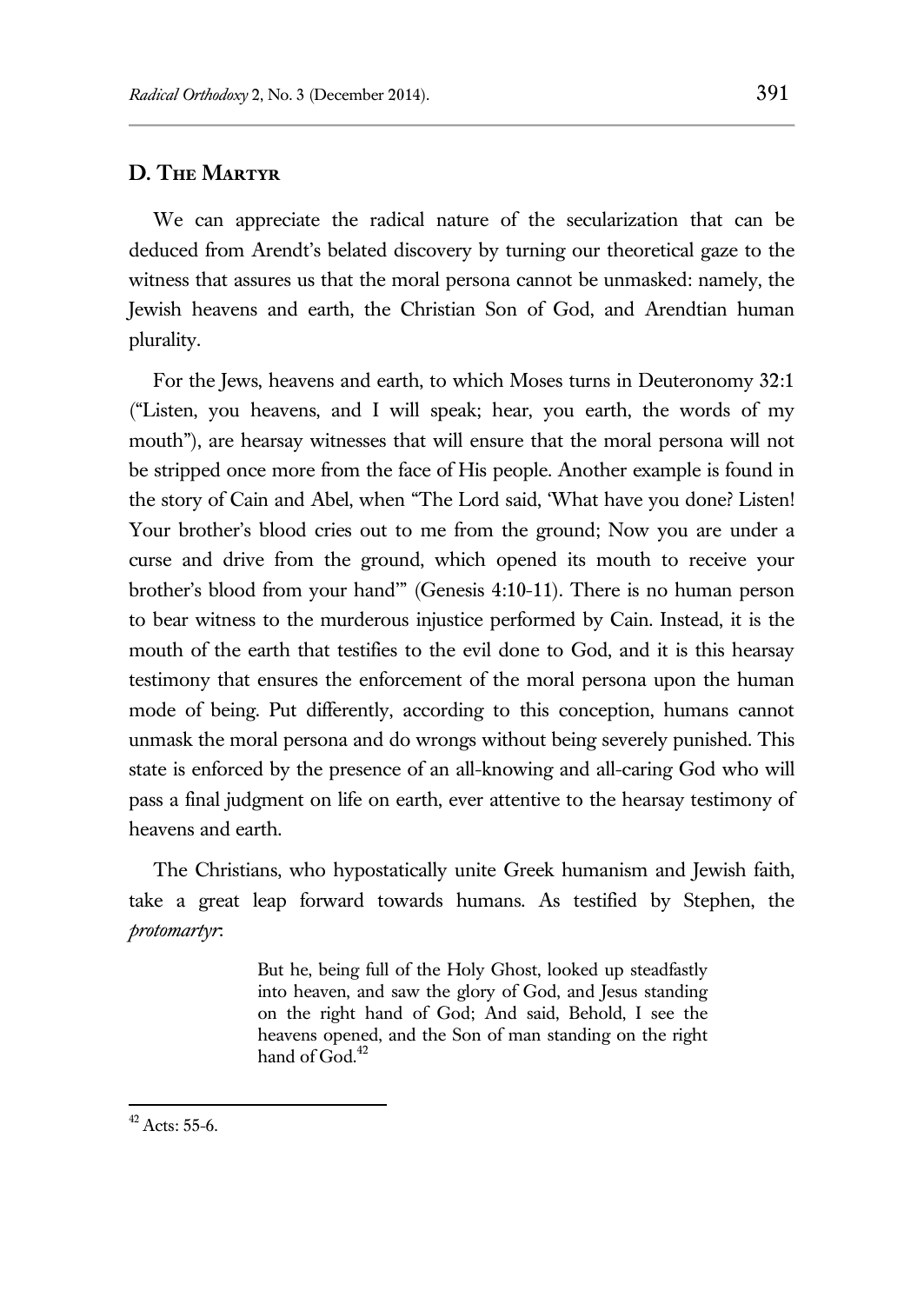According to the New Testament, Jesus is revealed in the gaze of Stephen as ever-standing on the right hand of God. The incarnation of God the Son ensures that in eternity, one man will always be left alive to tell the story; as such, He ensures the moral behavior of humans qua Christians. Arendt's insight makes the heavens and earth, as well as the incarnation of the Son of God, matters of faith. Their presence is no longer necessary for the purpose of ensuring the perpetuation of the moral persona of humans. This is rendered a matter of free choice because, as claimed by Arendt, there are simply too many people in the world to make oblivion possible; human plurality replaces Christ as the One that ensures that martyrdom remains ever possible. What distinguishes human beings from the rest of created beings is thus *not* the political persona, a persona that can be stripped from the human mode of being. Humans are distinct by virtue of their nature as communal creatures, whose mode of being is equal to their moral persona. Humans, even if as a last resort, can always testify to truth in the flesh, and at least one person who gazes upon them will always be left alive to testify its revelation.

Although offering a radical secularization of the persona of the martyr, Arendt does not equip us with new testimonies that will replace Rousset's account brought forth in *The Origins of Totalitarianism,* avowing the impossibility of martyrdom by questioning the nature of the truth revealed in the spectator's gaze upon the martyr. We must look for these testimonies elsewhere.

Turning to the texts composed by Pre-Christian philosophers, the company that attempts day and night to gaze at Truth offers very little help to us when trying to unravel the precise content of the truth that appears in spectator's gaze at the martyr's tormented flesh. This is so despite the fact that Socrates—*The Philosopher*—whom generations of philosophers made sure to perpetuate as *The Icon* of philosophical *askesis*, was the first to make the choice of truth over life in the flesh. The reason for this disqualification from bearing testimony is found in the choice of Socrates' friends and students to deny him their gaze at the moment of his death, as described in the *Phadeo*:

> But when we watched him drinking and saw that he had drunk the poison, we could do so no longer, but in spite of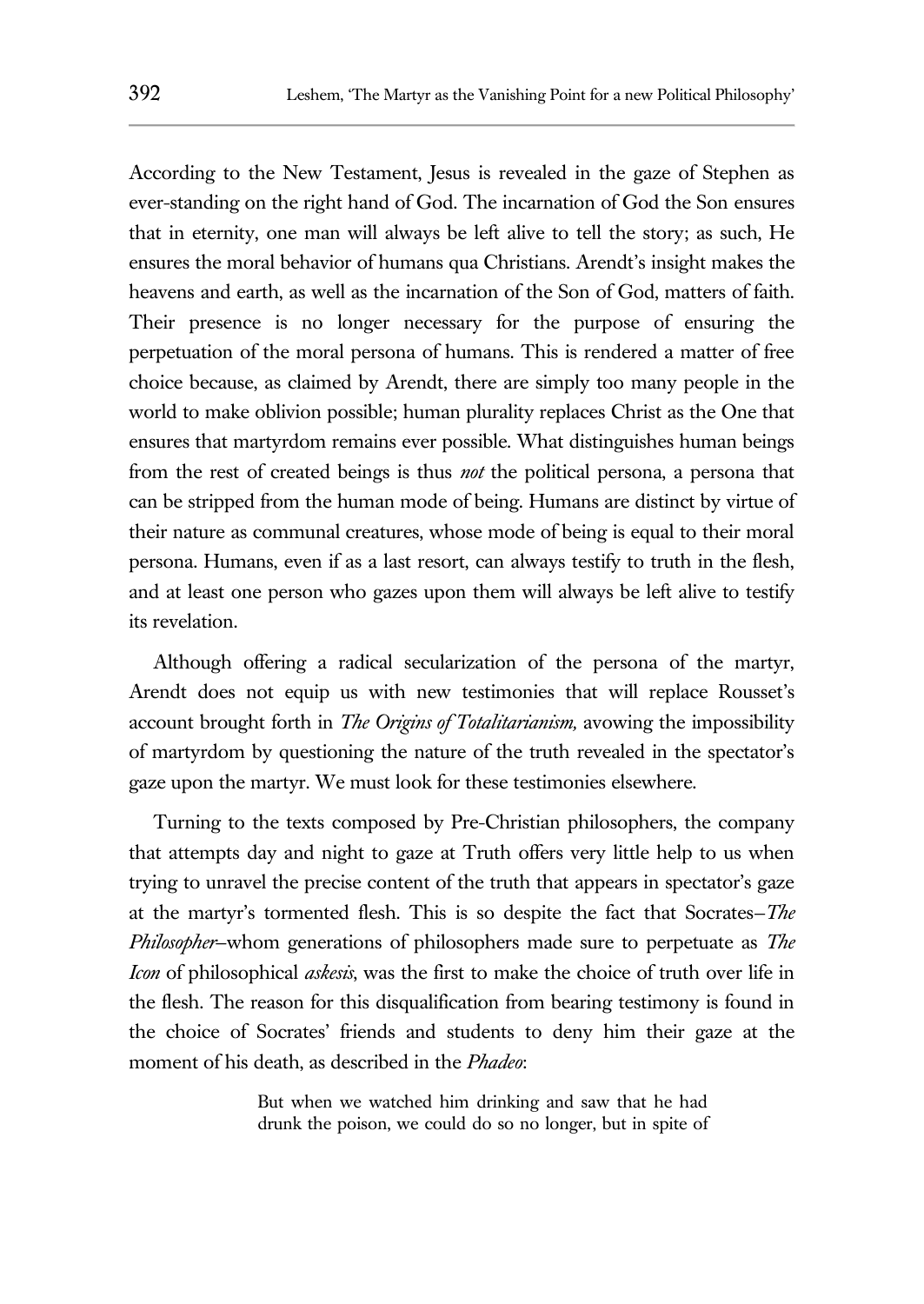myself my tears rolled down in floods, so that I wrapped my face in my cloak and wept for myself; for it was not for him that I wept, but for my own misfortune in being deprived of such a friend. Crito had got up and gone away even before I did, because he could not restrain his tears. But Apollodorus, who had been weeping all the time before, then wailed aloud in his grief and made us all break down, except Socrates himself. But he said, "What conduct is this, you strange men! I sent the women away chiefly for this very reason, that they might not behave in this absurd way."<sup>43</sup>

Instead of gazing at Socrates' dying flesh, his friends' and students' eyes overflowed with tears caused by self-pity, and they covered their faces in guilt. Doing so, they denied *The Philosopher* the opportunity to make truth present in the flesh, since there was no one to testify to its revelation. Moreover, as if trying to prevent Socrates' failed attempt from reoccurring in their theoretical gaze, his students did not follow him down the path he selected; they chose life over truth. Thus, instead of sticking to truth, they labored in their minds to constitute a human community that sanctifies life itself, a community in which the philosopher will never again, even at the price of losing the freedom experienced in community, avoid gazing at the revelation of truth in the flesh. When they failed to do so, they chose life.<sup>44</sup>

If we wish to locate testimonies to the content revealed in the gaze of the spectator at the martyr's flesh, we must turn to the texts composed by Christian philosophers who, in the 300 years following Stephen's martyrdom, had numerous opportunities to practice theoretical gazing at the martyr. But before doing so, we must establish martyrdom as a philosophical *askesis*. Gregory of Nyssa makes this argument in his *First Homily Concerning Stephen, the Protomartyr*:

> Yesterday the Lord of the universe welcomed us whereas today it is the imitator [Stephen] of the Lord. How are they

<sup>43</sup> Plato, *Phaedo*, 117c-e.

<sup>&</sup>lt;sup>44</sup> Thus Plato argues in his Seventh Epistle that the philosopher "ought to speak, if so be that his speech is not likely to prove fruitless nor to cause his death"(Plato *Epistle 7:* 331d. See also, *Epistle 5:* 322b), and when Aristotle's life was endangered, he chose to flee Athens over testifying truth at the price of life.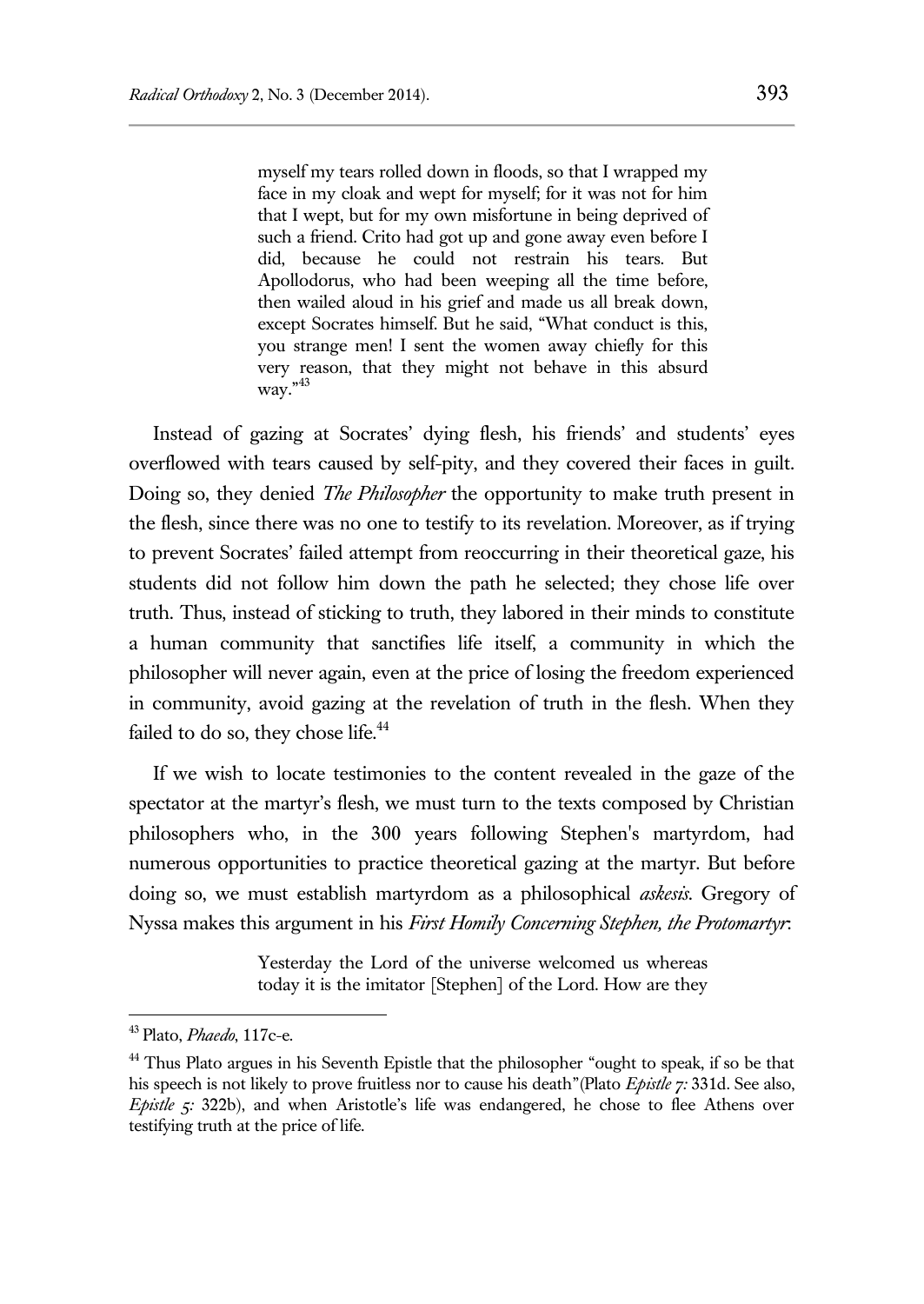related to each other? One assumed human nature on our behalf while the other shed it for his Lord. One accepted the cave of this life for us, and the other left it for him. One was wrapped in swaddling clothes for us, and the other was stoned for him. One destroyed death, and the other scorned  $\frac{1}{1}$   $\frac{45}{1}$ 

We can see that Gregory positions Stephen as hypostatically uniting two traditions in martyrdom: the philosophical practice following Socrates, and the Christian practice mimicking the operations of Christ. As argued by Gregory, Stephen achieves this union by restoring the philosophical-Socratic tradition, acting in the opposite direction from that of God the Son; while God the Son accepted the cave of this life for us, Stephen left it *in the flesh* for Him. Gregory's use of the image of the cave in this context is no accident. It knowingly refers to the "Cave Parable." <sup>46</sup> The Protomatyr, then, mimics Christ by performing Socratic *Askesis*, making present in the flesh the choice of truth over life as given to the gaze of the spectator.

We can see how the protomartyr is saving philosophical tradition by bearing witness to truth in the flesh when faced with political rule. The question remains as to what is the nature of truth revealed in the gaze of the spectator at the tormented flesh of the martyr. The answer to this question, in at least two of the testimonies handed down to us, is *economy*.

#### **E. Economy**

 $\overline{a}$ 

Eusebius of Caesarea, the father of ecclesiastic history, reports that "[the spectators are] struck at the sight of the economy of his [the martyr's] flesh, seeing even the interior of the circulatory system of his blood and his arteries,"<sup>47</sup> and John of Damascus is no less graphic, testifying that "It as though his human

<sup>45</sup> Gregory of Nyssa, "First Homily Concerning Stephen, the Protomartyr," *Patrologia Graeca* 46, 701-4.

<sup>46</sup> Plato, *Republic*, 514-16.

<sup>47</sup> Eusebius, *Patrologia Graeca* 5, 1032 a.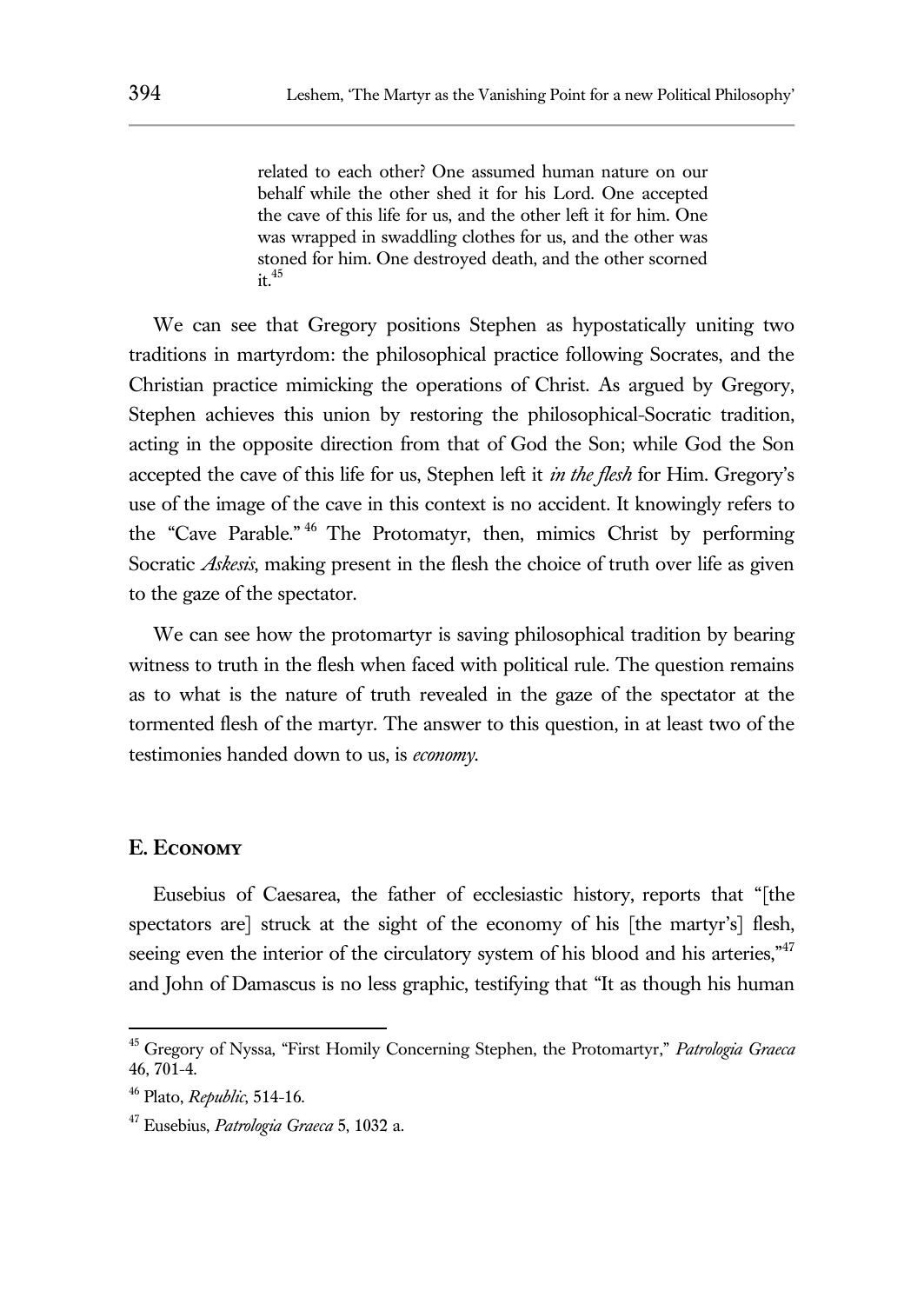$\overline{a}$ 

form has disappeared. He is naked, the bones crushed, the parts of the body broken, and one can see the economy of his human nature [*ten oikonminian tes anthropoines phuseo*]." <sup>48</sup> Put differently, both John and Eusebius testify that the thing revealed in the gaze of the spectators at the sight of the martyr, naked, his bones crushed and his arteries cut open, is the economy of human nature in the flesh, an economy that is revealed in *the abstract nakedness of being human and nothing but human*.

As suggested in the testimonies of the Church Fathers, the economy of human nature revealed in the gaze of the spectator can serve as the vanishing point from which the equivalence of the human mode of *being human and nothing but human* and the moral persona is made present. According to Patristic writings, the economy of human nature<sup> $49$ </sup> is revealed in our choice to partake in some One whose nature is alien to us beyond recognition, and despite this ontological alienness, to participate in it. In the Chalcedonian Creed, the Church Fathers deemed that thing to be divinity in person, with which man unites unconfusedly, immutably, indivisibly, and inseparably. It is human's partaking in this alienness that assures the Christians that the earthly reality of a moral economy makes common sense due to the fact that, as testified by Stephen at the cost of his life, the Son of man stands on the right hand of God and thus guarantees that one man will always be left alive to tell the story. But for those who choose not to enter communion in the economy of the incarnation of God the Son, the question of the earthly reality of morality makes little sense, and remains to be addressed. We are endowed with the mission of reconstituting the existence of a partnership in alienness by secularizing anew the economy of human nature. Put differently, we are faced with the task of radically secularizing the economy by presenting morality (which is absent from the liberal

<sup>48</sup> John of Damascus, *Patrologia Graeca* 96, 1309a. Translation taken from Marie-Jose Mondzain, *Image, Icon, Economy: The Byzantine Origins of the Contemporary Imaginary* (Stanford, CA: Stanford University Press, 2005), 41.

 $49$  For the most comprehensive discussions of the meanings attached to the economy in Christian thought see Mondzain, *Image, Icon, Economy*, 18-68, and Gerhard Richter, *Oikonomia: Der Gebrauch Des Wortes Oikonomia Im Neuen Testament, Bei Den Kirchenvatern Und In Der Theologischen Literatur Bis Ins 20. Jahrhundert* (Berlin: Walter de Gruyter, 2005).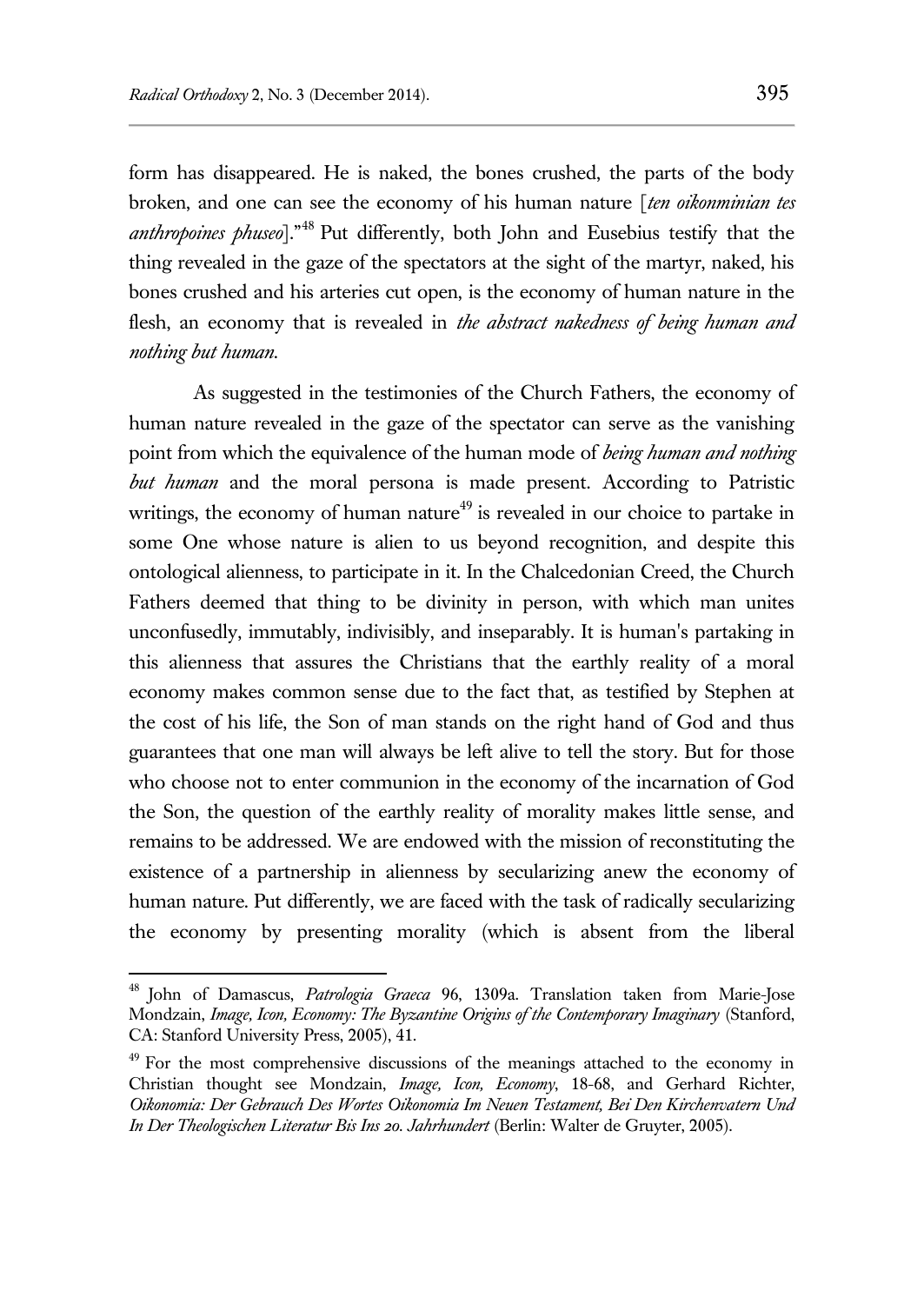secularization of the economy) as revealed in the abstract nakedness of *being human and nothing but human*.

Here, again, we may return to Arendt, who offers us a way to *secularize the Christian conception of the Godhead as community;* As described by Vladimir Lossky<sup>50</sup> and John Zizioulas,<sup>51</sup> the Cappadocian Fathers revolutionized Greek Ontology by equating persona with the divine mode of being, theorizing the *Godhead* as community (but not *humanity* as community). Attributing this equivalence to "*human* being as communion" offers a radical secularization and another revolution in the ontology that sees its origins in Greek ontology. This, for the simple reason that a quality that was attributed to God alone is now attributed to us humans. It must be said that a secularization achieved by attributing a divine quality to humans does not necessarily exclude the Christian conception of man. In Christianity, after all, man is conceived as created in the image and likeness of God, with the ability to mimic Him qua communal being. Moreover, Arendt's secularization does not necessitate the expulsion of God from the economy, and is therefore not mutually exclusive with the Christian conception of the economy. Thus, the secularization of the economy offered here is radically different from the modern-liberal one. Unlike the liberals, who in their lust to expel both God and sovereign from the economy denied it of morality (and violence, in the case of the sovereign), leaving it at the mercy of utility, Arendt paved the way for another kind of secularization, one that is not haunted by the modern awe of God. Lacking this perverted awe, Arendt's secularization does not rush to expel God from the economy as if possessed by demons. Nor does it exclude the possibility of morality making its appearance in the economy. On the contrary, it posits morality as ontologically prior to utility

<sup>50</sup> Vladimir Lossky, *Orthodox Theology: An Introduction* (Crestwood, NY: St Vladimir's Seminary Press, 1978), 41-42.

<sup>51</sup> As aptly summarized by John Zizioulas: "By calling the Person a 'mode of being' […] the Cappadocians introduced a revolution into Greek ontology, since they said for the first time in the history of philosophy (i) that a prosopon is not secondary to being, but its hypostasis; and (ii) that a hypostasis, that is, an ontological category, is relational in its very nature, it is prosopon." John Zizioulas, *Communion and Otherness: Further Studies in Personhood and the Church* (London: T & T Clark, 2006), 186.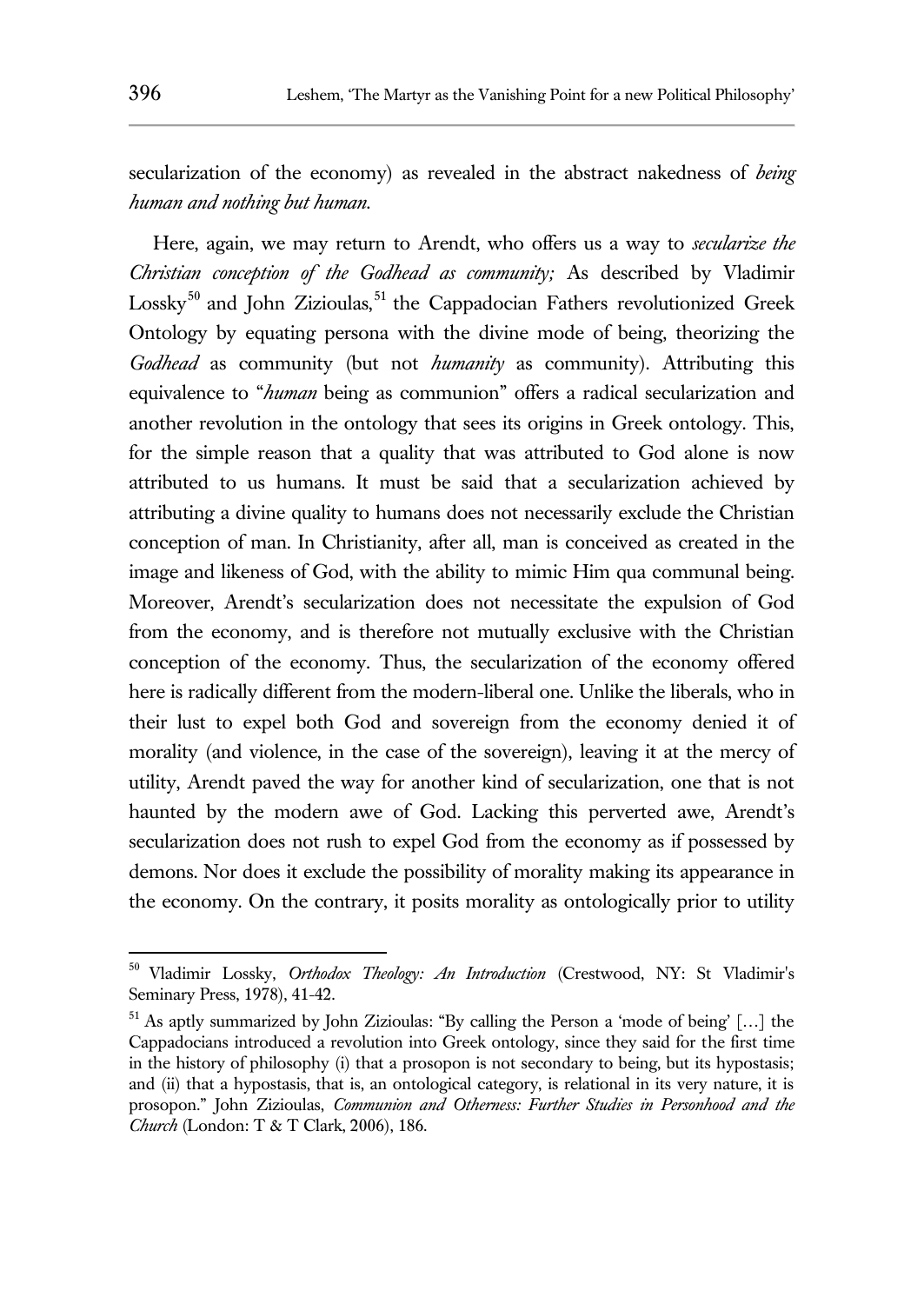$\overline{a}$ 

when it comes to the economy. This is confirmed by the fact that, while utility is lacking from totalitarianism and the camp, morality is not.<sup>52</sup>

The human mode of being that is revealed in the economy of human nature may well function as the vanishing point found on the economic horizon, at which the parallel lines of politics and philosophy converge. As such, it is suited to serve as the vanishing point for a new political philosophy. In other words, for the human mode of being revealed in the moral persona to make common sense in a secular society and to play a role in secular politics, we need to begin with a radical re-secularization of the Christian concept of the economy of human nature as rooted in existential freedom. To begin to reconstitute political and philosophical economy, we must locate something that is revealed in the economy of human nature, a thing that is fully alien to us. At the same time, it must be a thing in which we choose to participate, and for which, despite this ontological alienness, our full participation is commonly sensed. Thus, against Agamben's<sup>53</sup> claim that the thing revealed to us when each and every persona was unmasked is bare life, the new political philosophy that follows Arendt's conversion will insist that the thing revealed in our gaze is the moral persona appearing in the economy of human nature: a glorious and mysterious communion in a thing that is alien to us, and yet still invites our active participation. It seems to me that it is here, in the re-secularization of the

 $52$  Arendt notes time and again that utilitarian logic is expelled from totalitarianism, as for example: "the totalitarian regimes are thus resolutely and cynically emptying the world of the only thing that makes sense to the utilitarian expectations of common sense […] Common sense trained in utilitarian thinking is helpless against this ideological supersense, since totalitarian regimes establish a functioning world of no-sense." Arendt, *Origins of Totalitarianism*, 457-58. See also: 347-49, 409-11, 417-19, 440-46, 460. The nature of the totalitarian regime, according to Arendt, is to aim for ultimate power. Such power can be achieved when all human beings, without exception, are subject to control in all aspects of their lives. Such control is achieved in the community of the dead in the camps as described in Arendt, *Origins of Totalitarianism*, 456-57.

<sup>53</sup> It should be noted that in his *Genealogy of Economy and Government* Agamben does not offer an account of how the economic form of power alters, if at all, our understanding of the camp as the biopolitical paradigm of the modern. See Giorgio Agamben, *The Kingdom and the Glory: For a Theological Genealogy of Economy and Government,* Homo Sacer II, 2 (Stanford, CA: Stanford University Press 2011).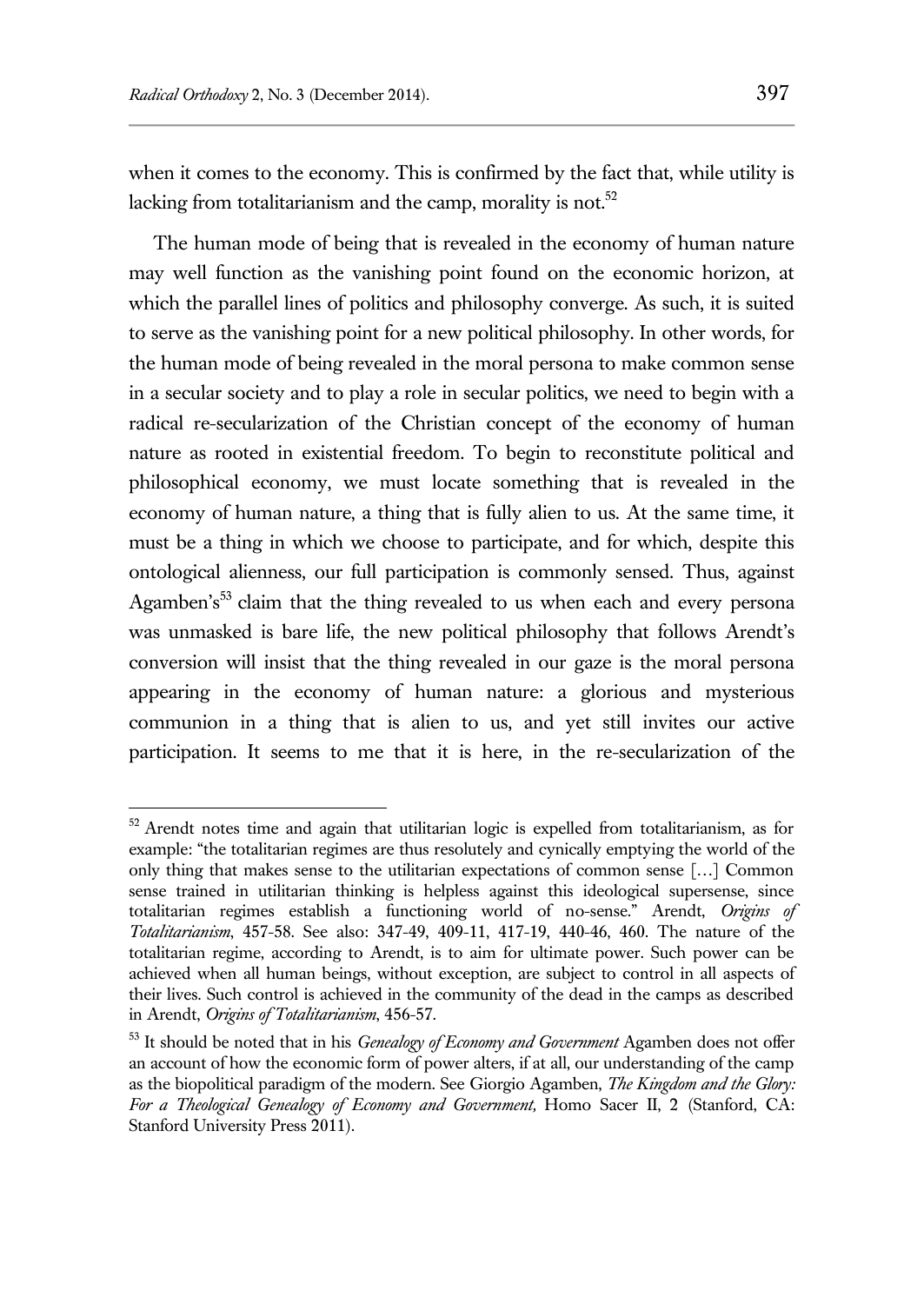participation in alienness, that the vanishing point for a new political philosophy lies, in an urgent, fundamental, and politically indispensable task in a world in which not even "common sense trained in utilitarian thinking"<sup>54</sup> makes any moral sense any longer.

# **F. Conclusion: The Partnership in Alienness**

[...] gazing upon essential beauty entire, pure and unalloyed [...] [the one who] could behold the divine beauty itself, in its unique form […] looking that way, observing that vision by the proper means, and having it ever with him […] he sees the beautiful through that which makes it visible, to breed not illusions but true examples of virtue, since his contact is not with illusion but with truth. So when he has begotten a true virtue and has reared it up he is destined to win the friendship of Heaven; And if another man is to be immortal so does he.<sup>55</sup>

There should be no difficulties in tracing the pan-human appearances of the partnership in alienness. In order to do so, we do not need to go as far as the tormented flesh of the martyr that bears witness to all of his members participating in the economy of human nature; the partnership is commonly sensed by us on a daily basis. To begin with, such a partnership is made present in the faces of our offspring, in which we are full members; despite this partnership, their existence in the world is independent and alien to us. It is to be found in the human condition of natality, in our ability to beget in body and soul. It had already appeared at the moment of the inception of Greek Philosophy, at the culmination point of the dialogue in which Diotima taught Socrates what eroticism is all about. The partnership in alienness is to be found in each kind of "begetting on a beautiful thing by means of body and soul" by which humans erotically aspire to perpetuate themselves. As described by Diotima's students,

<sup>54</sup> Arendt, *Origins of Totalitarianism*, 458.

<sup>55</sup> Plato, *Symposium*, 211-12.